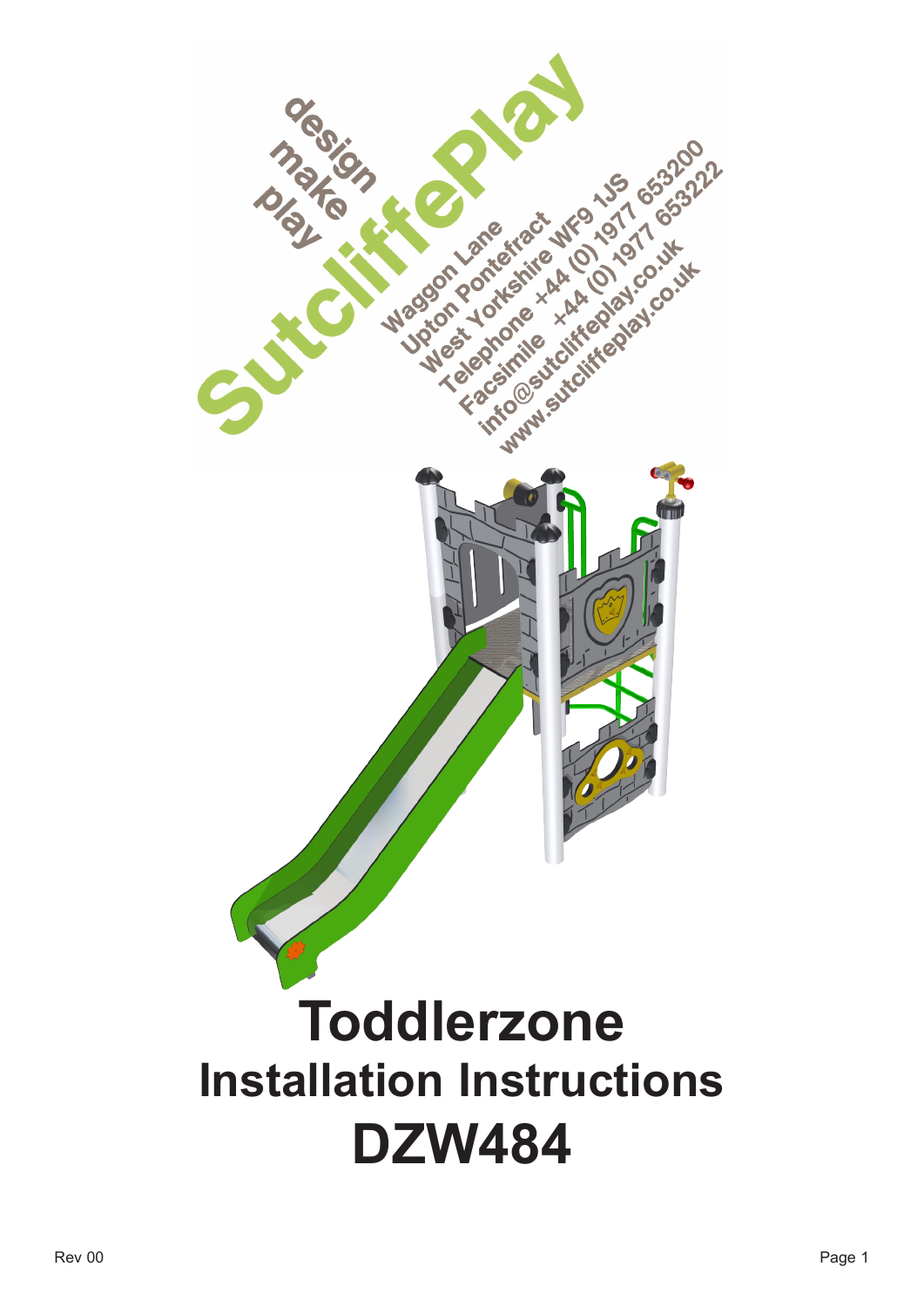

- 1 Check using the Parts List that none of the components are missing.
- 2 Plan the final position of the play equipment ensuring there is sufficient space.
- 3 Stainless steel slides should face north or be shaded to prevent over heating. Slide runouts should be inclined downwards by approximately 2 degrees for drainage purposes.
- 4 Excavate the foundation holes in accordance with the plan.
- 5 Sort and identify parts before assembly. Each leg is numbered to correspond with the foundation plan.
- 6 Position 2 off 300 long spragging irons into the holes provided in each post upright and stand in the foundation holes. Assemble the decks at the positions marked on the posts. Do not tighten the fixing bolts until all the activities have been assembled.
- 7 Assemble the activities onto the posts. Leave fixing bolts loose until all the activities have been assembled.
- 8 Fill the foundation holes to the required depth with concrete.
- 9 Do not allow the equipment to be used until the concrete has set (2 3 days) and the required safety surfacing has been installed.
- 10 Tighten all fixing bolts.
- 11 Follow the maintenance instructions supplied.

During installation care must be taken to prevent hazards to children. Extra care should be taken if conditions are abnormal.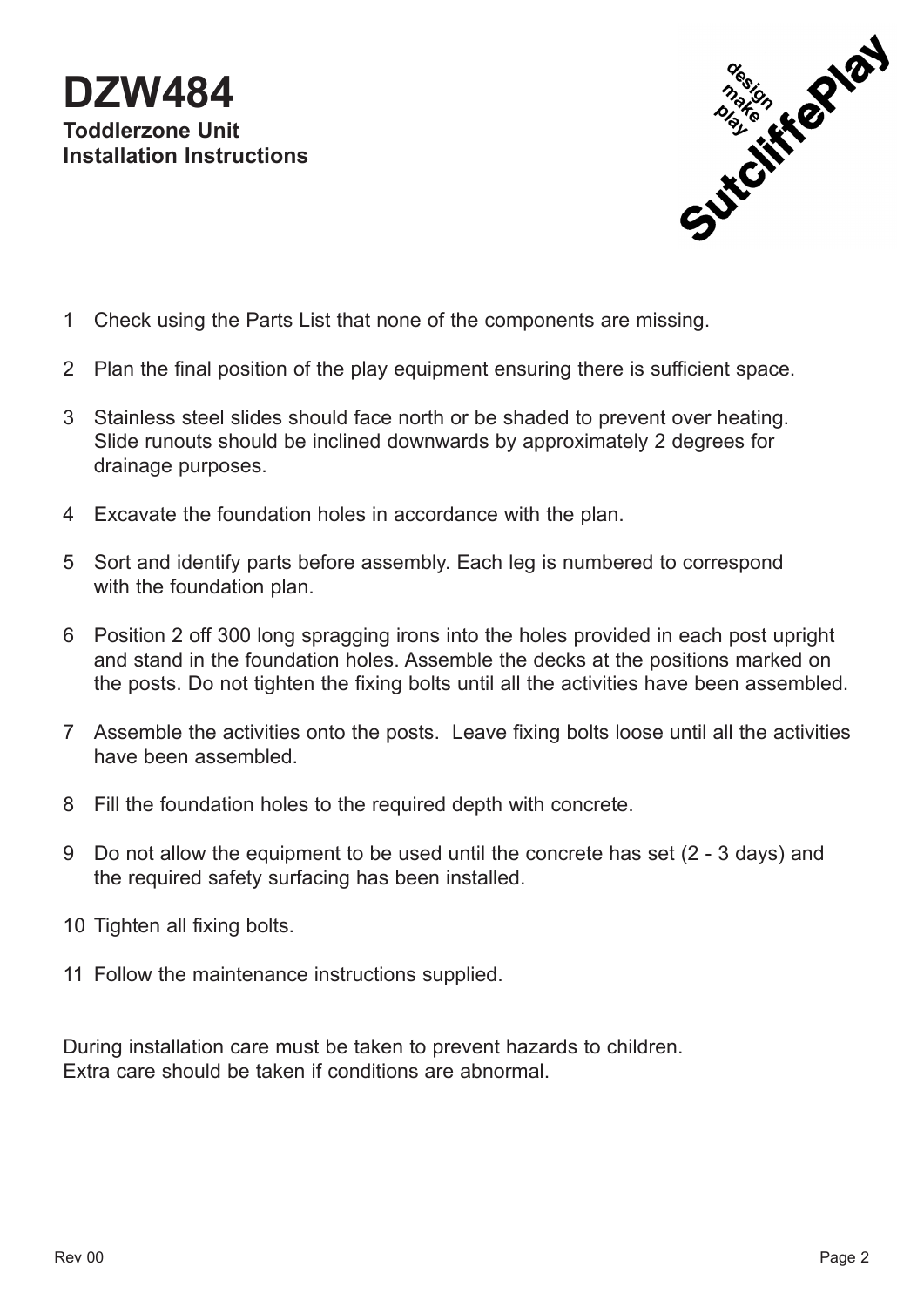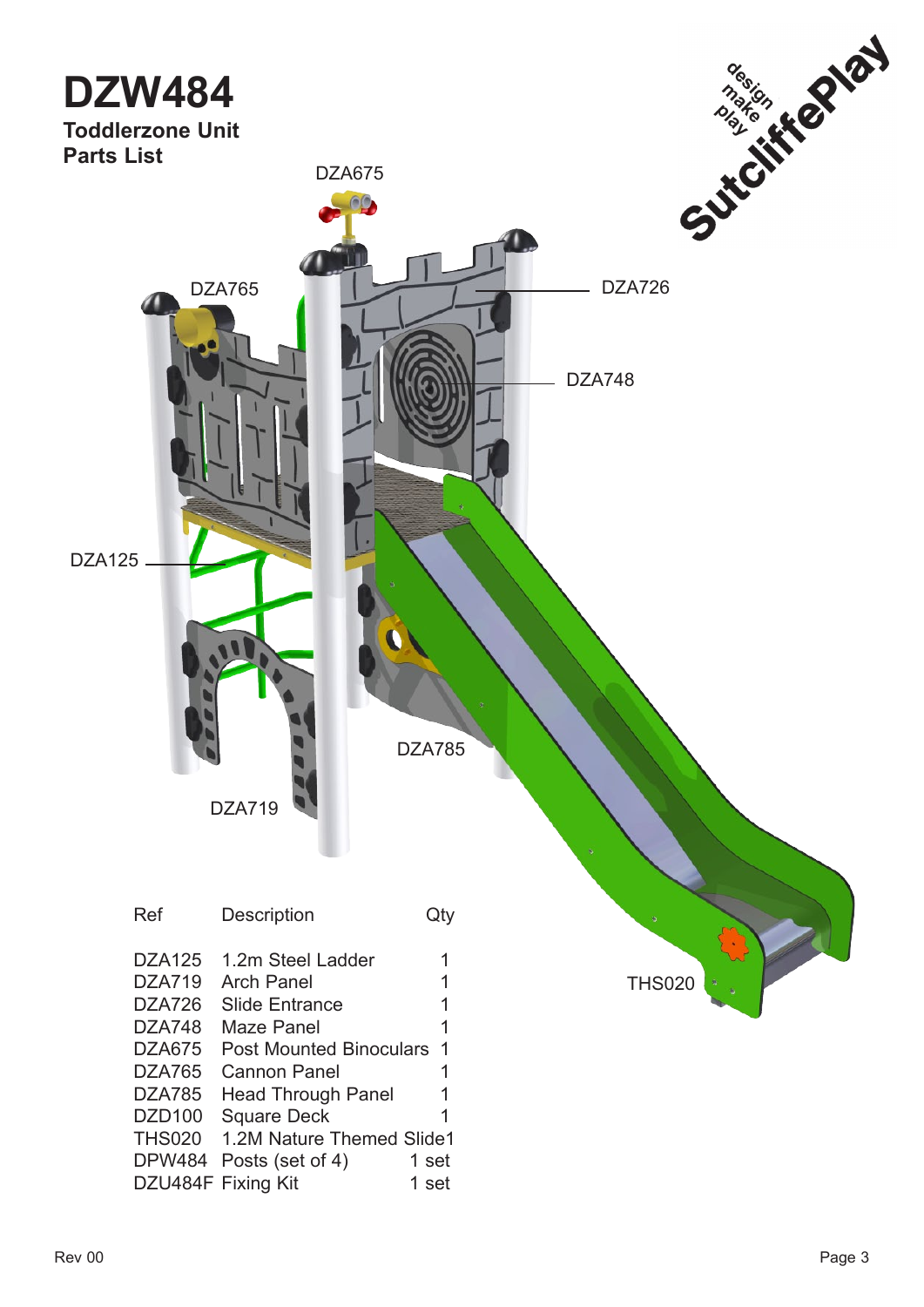## **DZW484 Toddlerzone Unit Ladder Views 1 & 2**